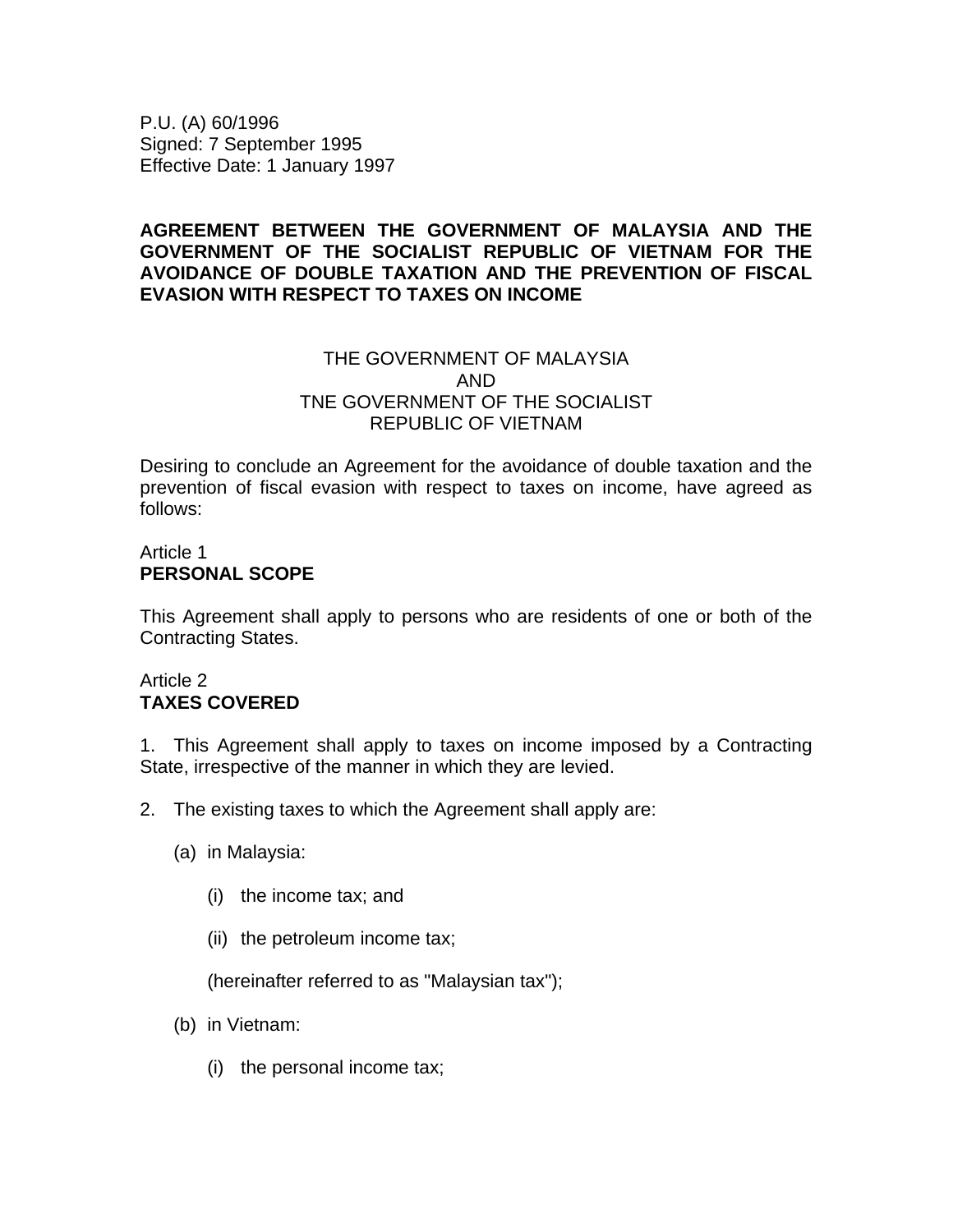- (ii) the profit tax; and
- (iii) the profit remittance tax;

(hereinafter referred to as "Vietnamese tax").

3. The Agreement shall also apply to any identical or substantially similar taxes which are imposed after the date of signature of this Agreement in addition to, or in place of, the existing taxes. The competent authorities of the Contracting States shall notify each other of important changes which have been made in their respective taxation laws.

## Article 3 **GENERAL DEFINITIONS**

- 1. For the purposes of this Agreement, unless the context otherwise requires:
	- (a) the term "Malaysia" means the territories of the Federation of Malaysia, the territorial waters of Malaysia and the sea-bed and subsoil of the territorial waters, and includes any area extending beyond the limits of the territorial waters of Malaysia, and the sea-bed and subsoil of any such area, which has been or may hereafter be designated under the laws of Malaysia as in accordance with international law as an area over which Malaysia has sovereign rights for the purposes of exploring and exploiting the natural resources, whether living or non-living;
	- (b) the term "Vietnam" means the Socialist Republic of Vietnam, when used in a geographical sense, it means all its national territory, including its territorial sea and any area beyond and adjacent to its territorial sea, which has been or may hereafter be designated under the law of Vietnam as in accordance with international law as fallen within Vietnam's sovereign rights regarding exploration and exploitation of the natural resources thereof;
	- (c) the terms "a Contracting State" and "the other Contracting State" mean Malaysia or Vietnam as the context requires;
	- (d) the term "person" includes an individual, a company and any body of persons, which is treated as a person for tax purposes;
	- (e) the term "company" means any body corporate or any entity which is treated as a body corporate for tax purposes;
	- (f) the terms "enterprise of a Contracting State" and "enterprise of the other Contracting State" mean respectively an enterprise carried on by a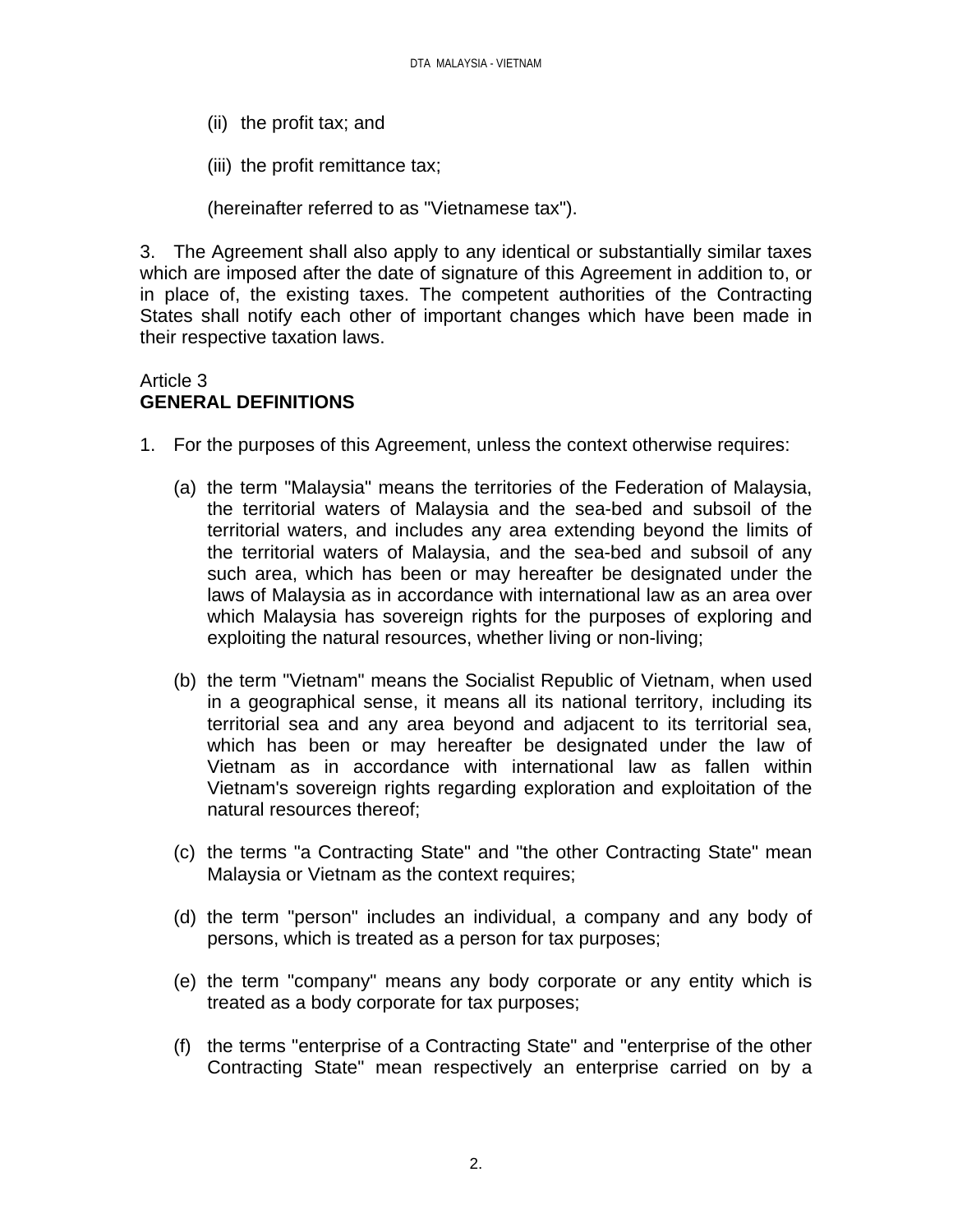resident of a Contracting State and an enterprise carried on by a resident of the other Contracting State;

- (g) the term "national" means:
	- (i) any individual possessing the nationality or citizenship of a Contracting State;
	- (ii) any legal person, partnership, association and any other entity deriving its status as such from the laws in force in a Contracting State;
- (h) the term "international traffic" means any transport by a ship or aircraft operated by an enterprise of a Contracting State, except when the ship or aircraft is operated solely between places in the other Contracting State;
- (i) the term "competent authority" means:
	- (i) in the case of Malaysia, the Minister of Finance or his authorized representative; and
	- (ii) in the case of Vietnam, the Minister of Finance or his authorized representative; and
- (j) the term "tax" means Malaysian tax or Vietnamese tax, as the context requires.

2. In the application of the Agreement by a Contracting State, any term not defined therein shall, unless the context otherwise requires, have the meaning which it has under the laws of that State concerning the taxes to which the Agreement applies.

#### Article 4 **RESIDENT**

1. For the purposes of this Agreement, the term "resident of a Contracting State" means:

- (a) in the case of Malaysia, a person who is resident in Malaysia for the purposes of Malaysian tax; and
- (b) in the case of Vietnam, a person who is resident in Vietnam for the purposes of Vietnamese tax.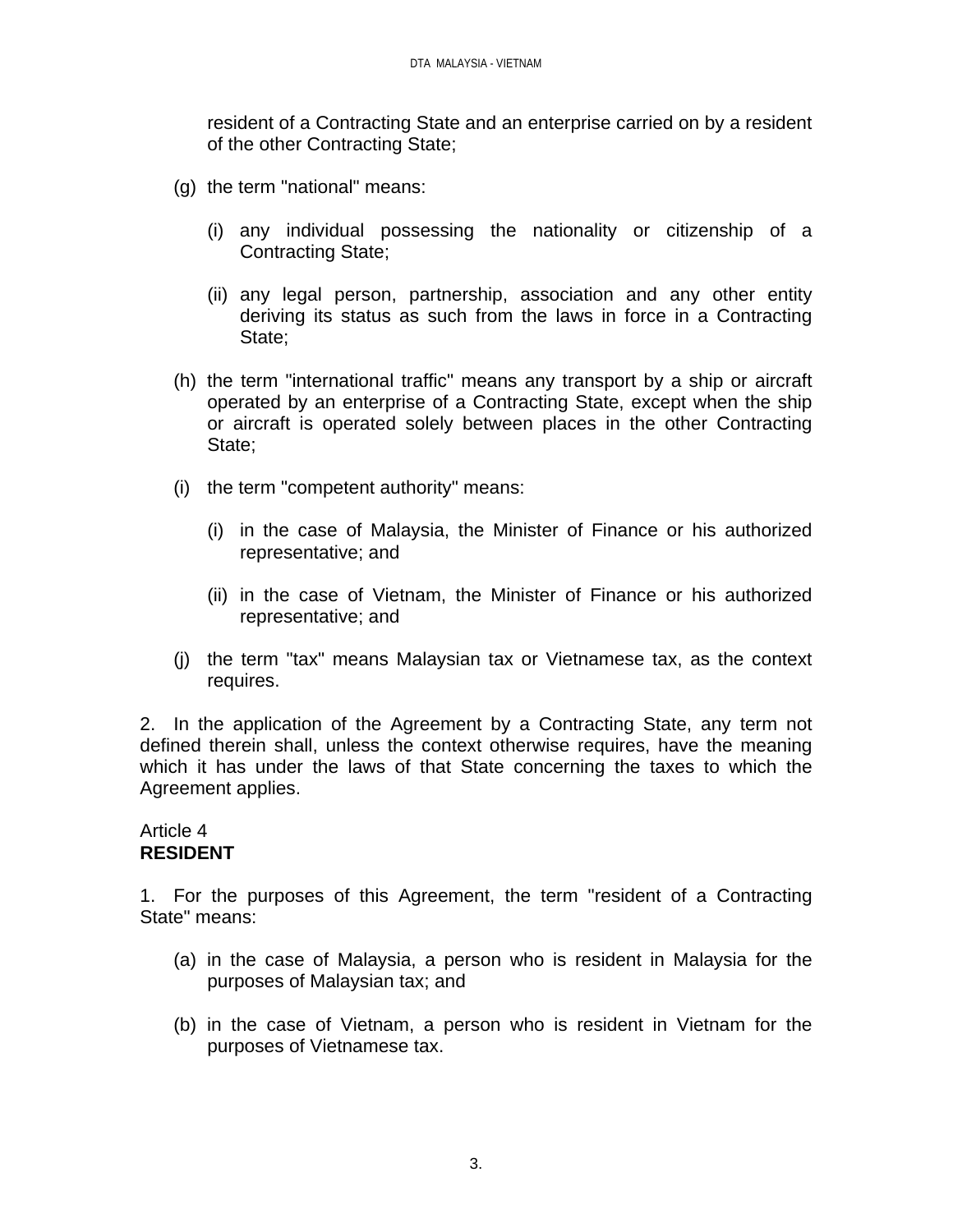2. Where by reason of the provisions of paragraph 1 an individual is a resident of both Contracting States, then his status shall be determined as follows:

(a) he shall be deemed to be a resident of the State in which he has a permanent home available to him. If he has a permanent home available to him in both States, he shall be deemed to be a resident of the State with which his personal and economic relations are closer (centre of vital interests);

- (b) if the Contracting State in which he has his centre of vital interests cannot be determined, or if he has no permanent home available to him in either State, he shall be deemed to be a resident of the State in which he has an habitual abode;
- (c) if he has an habitual abode in both States or in neither of them, he shall be deemed to be a resident of the State of which he is a national;
- (d) if he is a national of both States or of neither of them, the competent authorities of the Contracting States shall settle the question by mutual agreement.

3. Where, by reason of the provisions of paragraph 1, a person other than an individual is a resident of both Contracting States, then it shall be deemed to be a resident of the State in which its place of effective management is situated.

## Article 5 **PERMANENT ESTABLISHMENT**

1. For the purposes of this Agreement, the term "permanent establishment" means a fixed place of business through which the business of the enterprise is wholly or partly carried on.

- 2. The term "permanent establishment" includes especially:
	- (a) a place of management;
	- (b) a branch;
	- (c) an office;
	- (d) a factory;
	- (e) a workshop;
	- (f) a mine, an oil or gas well, a quarry or any other place of extraction of natural resources, including timber or other forest produce; and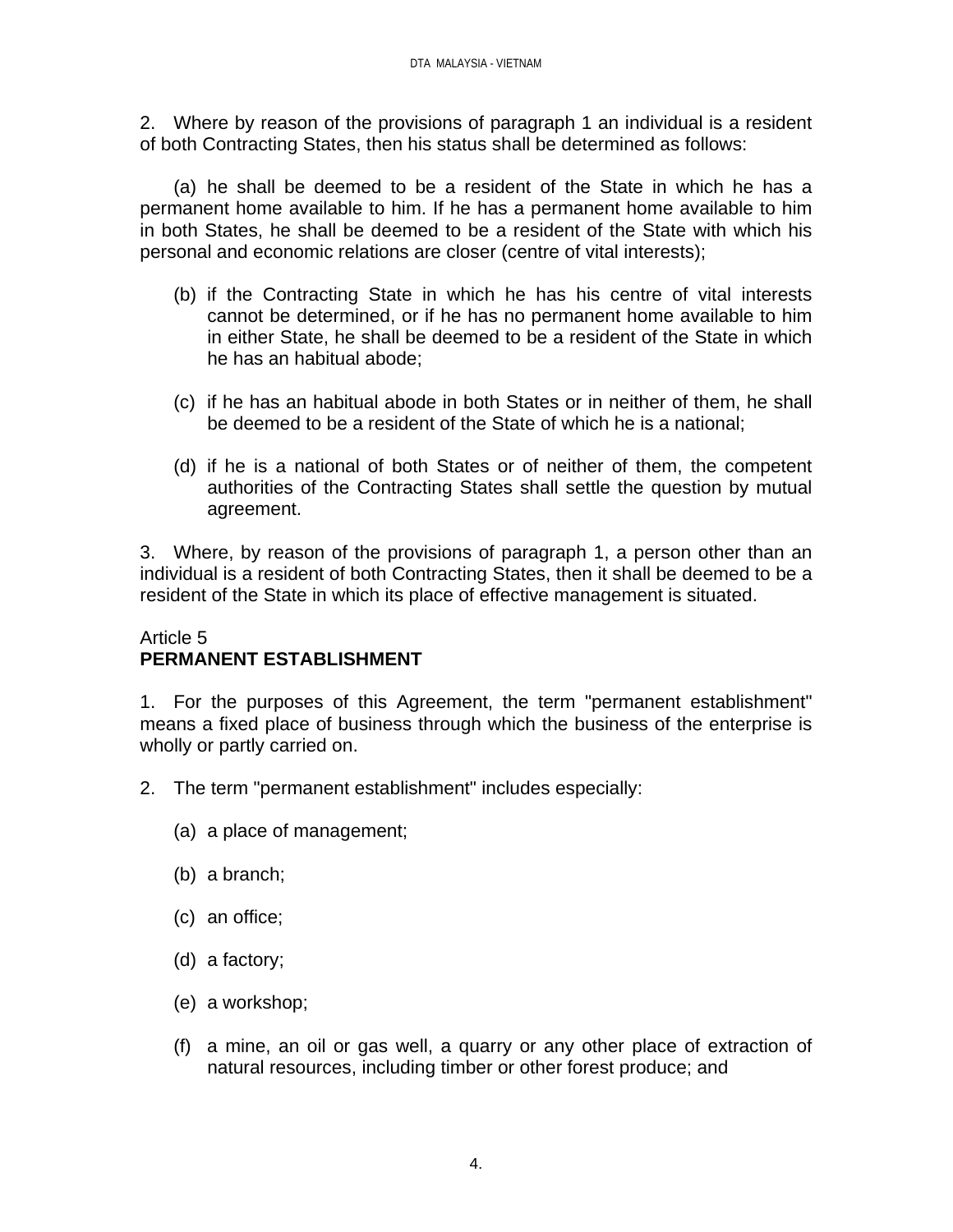(g) a farm or plantation.

3. A building site or construction, installation or assembly project constitutes a permanent establishment only if it lasts more than six months.

4. Notwithstanding the preceding provisions of this Article, the term "permanent establishment" shall be deemed not to include:

- (a) the use of facilities solely for the purpose of storage, display or delivery of goods or merchandise belonging to the enterprise;
- (b) the maintenance of a stock of goods or merchandise belonging to the enterprise solely for the purpose of storage, display or delivery;
- (c) the maintenance of a stock of goods or merchandise belonging to the enterprise solely for the purpose of processing by another enterprise;
- (d) the maintenance of a fixed place of business solely for the purpose of purchasing goods or merchandise, or of collecting information, for the enterprise;
- (e) the maintenance of a fixed place of business solely for the purpose of carrying on, for the enterprise, any other activity of a preparatory or auxiliary character;
- (f) the maintenance of a fixed place of business solely for any combination of activities mentioned in sub-paragraphs (a) to (e), provided that the overall activity of the fixed place of business resulting from this combination is of a preparatory or auxiliary character.

5. An enterprise of a Contracting State shall be deemed to have a permanent establishment in the other Contracting State if it carries on supervisory activities in that other State for more than six months in connection with a construction, installation or assembly project which is being undertaken in that other State.

6. A person (other than a broker, general commission agent or any other agent of an independent status to whom paragraph 7 applies) acting in a Contracting State on behalf of an enterprise of the other Contracting State shall be deemed to be a permanent establishment in the first-mentioned State, if:

(a) he has, and habitually exercises in the first-mentioned State, an authority to conclude contracts in the name of the enterprise, unless his activities are limited to the purchase of goods or merchandise for the enterprise;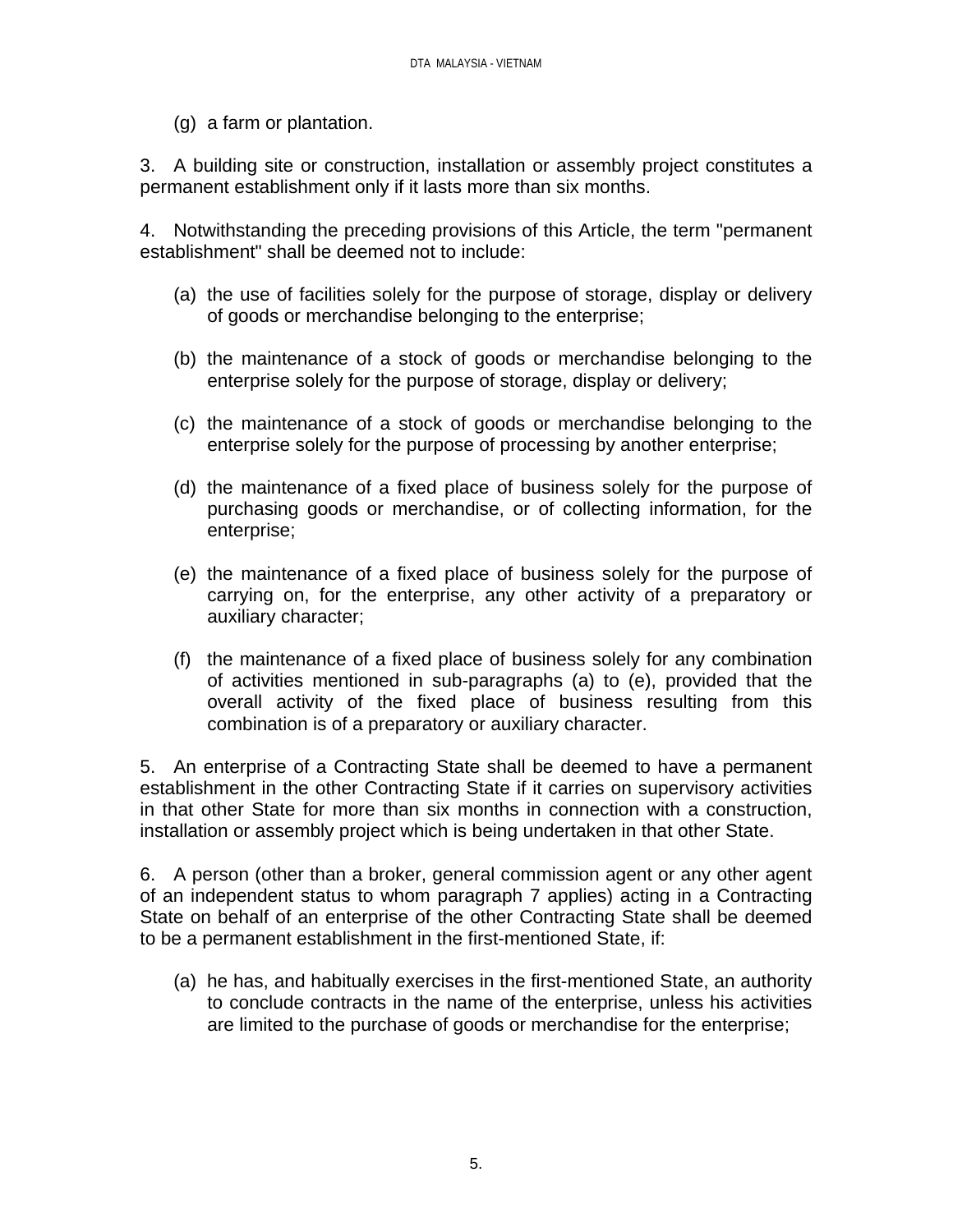- (b) he maintains in the first-mentioned State a stock of goods or merchandise belonging to the enterprise from which he regularly fills orders on behalf of the enterprise; or
- (c) he manufactures or processes in the first-mentioned State for the enterprise goods or merchandise belonging to the enterprise.

7. An enterprise shall not be deemed to have a permanent establishment in a Contracting State merely because it carries on business in that State through a broker, general commission agent or any other agent of an independent status, where such persons are acting in the ordinary course of their business. However, when the activities of such an agent are devoted wholly or almost wholly on behalf of that enterprise, he shall not be considered an agent of an independent status if the transactions between the agent and the enterprise were not made under arm's length conditions.

8. The fact that a company which is a resident of a Contracting State controls or is controlled by a company which is a resident of the other Contracting State, or which carries on business in that other State (whether through a permanent establishment or otherwise), shall not of itself constitute either company a permanent establishment of the other.

#### Article 6 **INCOME FROM IMMOVABLE PROPERTY**

1. Income derived by a resident of a Contracting State from immovable property situated in the other Contracting State may be taxed in that other State.

2. For the purposes of this Agreement, the term "immovable property" shall have the meaning which it has under the laws of the Contracting State in which the property in question is situated. The term shall in any case include property accessory to immovable property, livestock and equipment used in agriculture and forestry, rights to which the provisions of general law respecting landed property apply, usufruct of immovable property and rights to variable or fixed payments as consideration for the working of, or the right to work, mineral deposits, oil or gas wells, quarries and other places of extracting of natural resources including timber or other forest produce; ships, boats and aircraft shall not be regarded as immovable property.

3. The provisions of paragraph 1 shall apply to income derived from the direct use, letting, or use in any other form of immovable property.

4. The provisions of paragraphs 1 and 3 shall also apply to the income from immovable property of an enterprise and to income from immovable property used for the performance of independent personal services.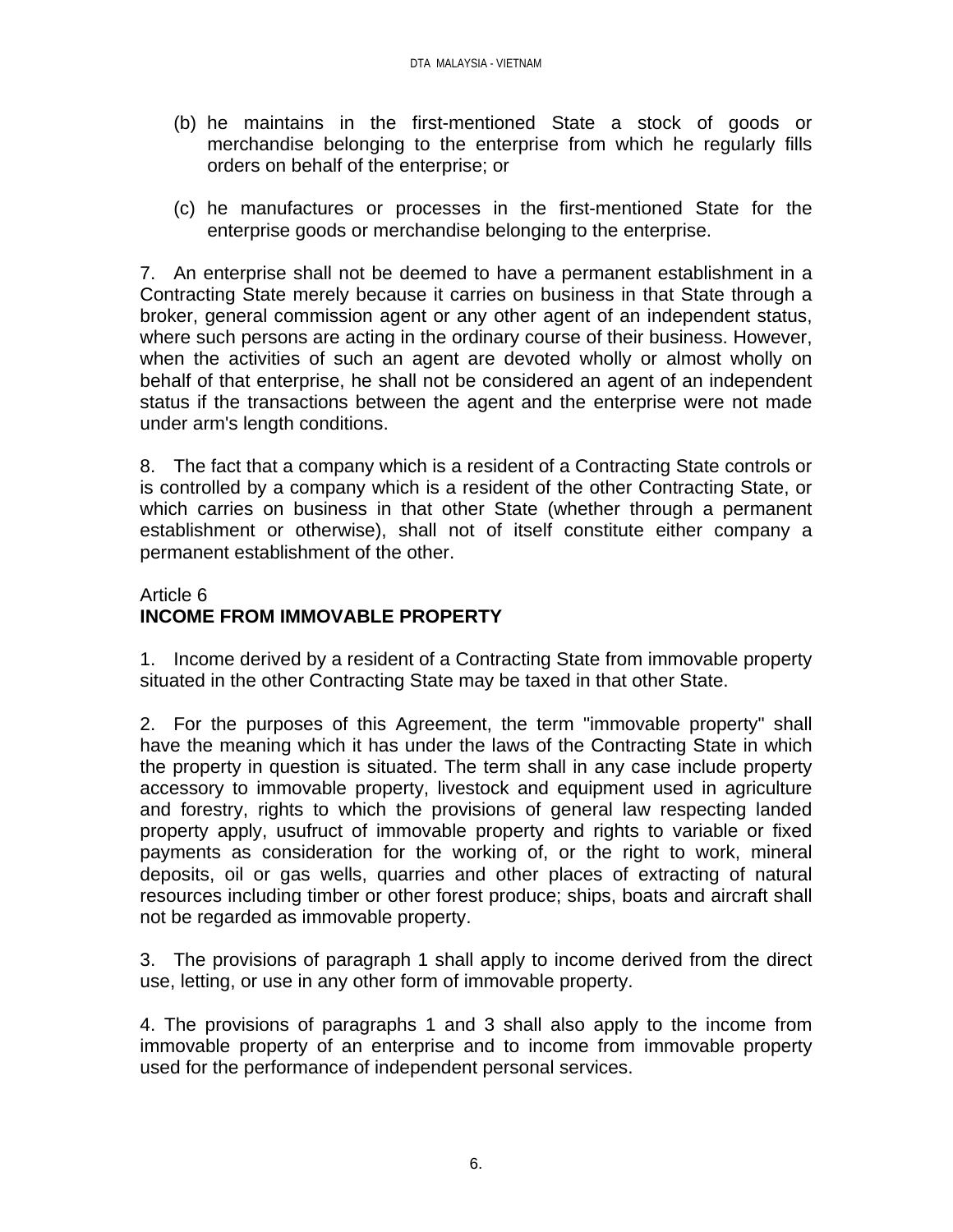#### Article 7 **BUSINESS PROFITS**

1. The profits of an enterprise of a Contracting State shall be taxable only in that State unless the enterprise carries on business in the other Contracting State through a permanent establishment situated therein. If the enterprise carries on business as aforesaid, the profits of the enterprise may be taxed in the other State but only on so much of thereof as is attributable to that permanent establishment.

2. Subject to the provisions of paragraph 3, where an enterprise of a Contracting State carries on business in the other Contracting State through a permanent establishment situated therein, there shall in each Contracting State be attributed to that permanent establishment the profits which it might be expected to make if it were a distinct and separate enterprise engaged in the same or similar activities under the same or similar conditions and dealing wholly independently with the enterprise of which it is a permanent establishment.

3. In determining the profits of a permanent establishment, there shall be allowed as deductions expenses including executive and general administrative expenses, which would be deductible if the permanent establishment were an independent enterprise, insofar as they are reasonably allocable to the permanent establishment, whether incurred in the State in which the permanent establishment is situated or elsewhere.

4. If the information available to the competent authority is inadequate to determine the profits to be attributed to the permanent establishment of an enterprise, nothing in this Article shall affect the application of any law of that State relating to the determination of the tax liability of a person by the exercise of a discretion or the making of an estimate by the competent authority, provided that the law shall be applied, so far as the information available to the competent authority permits, in accordance with the principle of this Article.

5. No profits shall be attributed to a permanent establishment by reason of the mere purchase by that permanent establishment of goods or merchandise for the enterprise.

6. For the purposes of the preceding paragraphs, the profits to be attributed to the permanent establishment shall be determined by the same method year by year unless there is good and sufficient reason to the contrary.

7. Where profits include items of income which are dealt with separately in other Articles of this Agreement, then the provisions of those Articles shall not be affected by the provisions of this Article.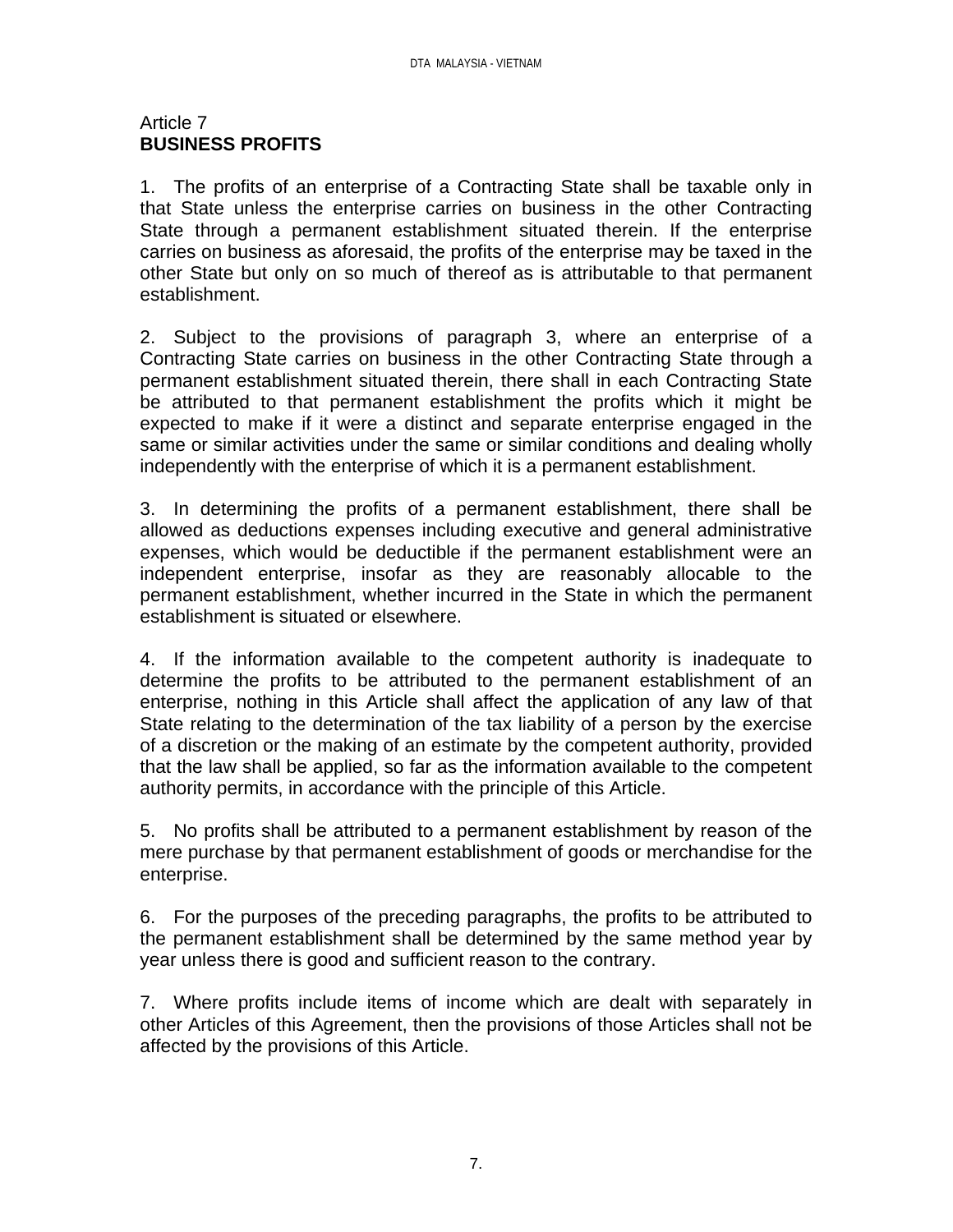#### Article 8 **SHIPPING AND AIR TRANSPORT**

1. Profits derived by an enterprise of a Contracting State from the operation of ships or aircraft in international traffic shall be taxable only in that Contracting State.

2. The provisions of paragraph 1 shall also apply to profits from the participation in a pool, a joint business or an international operating agency.

### Article 9 **ASSOCIATED ENTERPRISES**

Where:

(a) an enterprise of a Contracting State participates directly or indirectly in the management, control or capital of an enterprise of the other Contracting State; or

(b) the same persons participate directly or indirectly in the management, control or capital of an enterprise of a Contracting State and an enterprise of the other Contracting State, and in either case conditions are made or imposed between the two enterprises in their commercial or financial relations which differ from those which would be made between independent enterprises, then any profits which would, but for those conditions, have accrued to one of the enterprises, but, by reason of those conditions, have not so accrued, may be included in the profits of that enterprise and taxed accordingly.

## Article 10 **DIVIDENDS**

1. Dividends paid by a company which is a resident of a Contracting State to a resident of the other Contracting State may be taxed in that other State.

2. However, such dividends may also be taxed in the Contracting State of which the company paying the dividends is a resident and according to the laws of that State, but if the recipient is the beneficial owner of the dividends the tax so charged shall not exceed 10 per cent of the gross amount of the dividends.

This paragraph shall not affect the taxation of the company in respect of the profits out of which the dividends are paid.

3. Dividends paid by a company which is a resident of Malaysia to a resident of Vietnam who is the beneficial owner thereof shall be exempt from any tax in Malaysia which is chargeable on dividends in addition to the tax chargeable in respect of the income of the company. Nothing in this paragraph shall affect the provisions of the Malaysian law under which the tax in respect of a dividend paid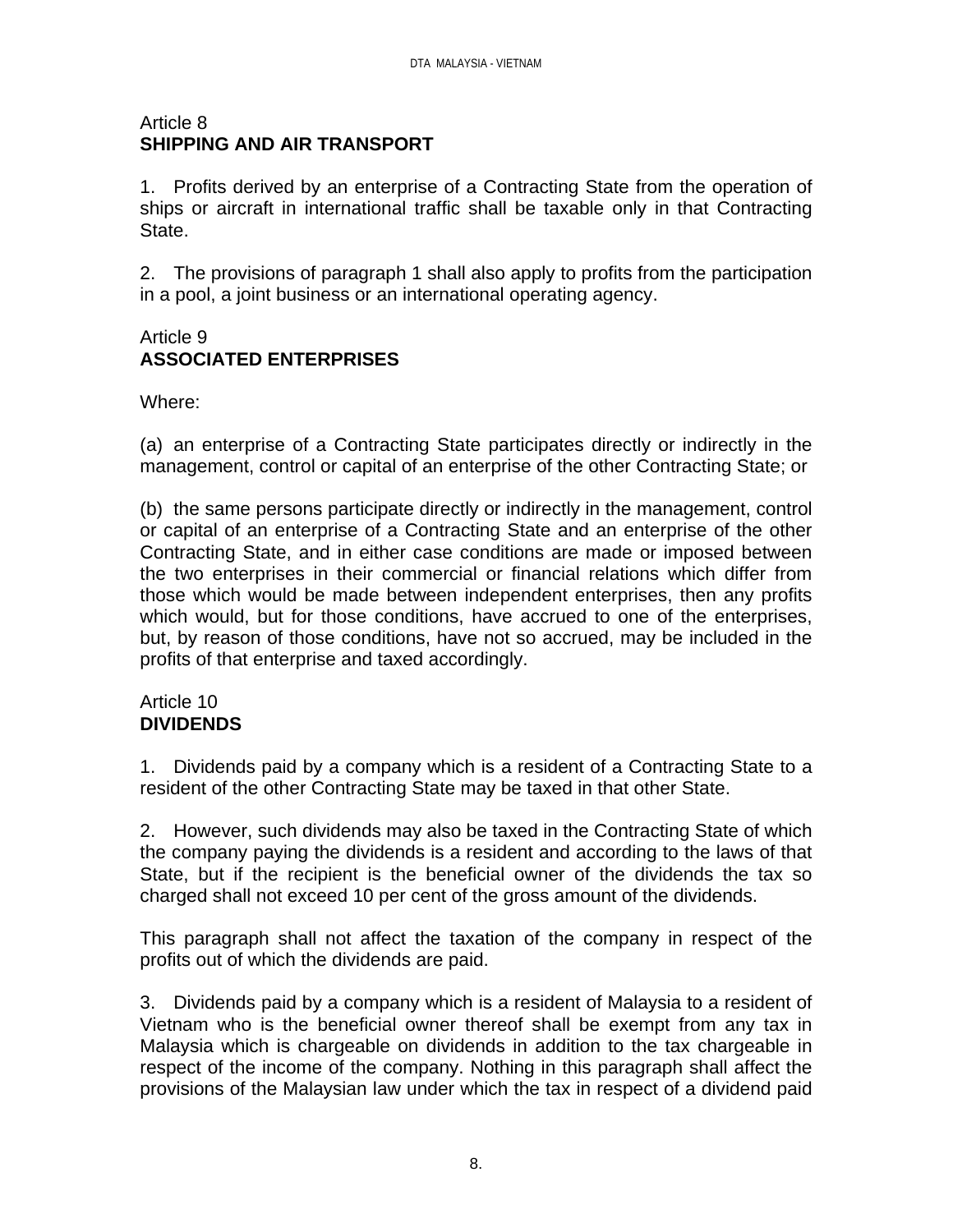by a company which is a resident of Malaysia from which Malaysian tax has been, or has been deemed to be, deducted may be adjusted by reference to the rate of tax appropriate to the Malaysian year of assessment immediately following that in which the dividend was paid.

4. The term "dividends" as used in this Article means income from shares, mining shares, founders' share or other rights, not being debt-claims, participating in profits, as well as income from other corporate rights which is subjected to the same taxation treatment as income from shares by the laws of the State of which the company making the distribution is a resident.

5. The provisions of paragraphs 1 and 2 shall not apply if the beneficial owner of the dividends, being a resident of a Contracting State, carries on business in the other Contracting State, of which the company paying the dividends is a resident, through a permanent establishment situated therein, or performs in that other State independent personal services, and the holding in respect of which the dividends are paid is effectively connected with such permanent establishment or such services. In such case the provisions of Article 7 or Article 15, as the case may be, shall apply.

6. Where a company which is a resident of a Contracting State derives profits or income from the other Contracting State, that other State may not impose any tax on the dividends paid by the company, except insofar as such dividends are paid to a resident of that other Contracting State or insofar as the holding in respect of which the dividends are paid is effectively connected with a permanent establishment situated in that other State, nor subject the company's undistributed profits to a tax on the company's undistributed profits, even if the dividends paid or the undistributed profits consist wholly or partly of profits or income arising in that other State.

#### Article 11 **INTEREST**

1. Interest arising in a Contracting State and paid to a resident of the other Contracting State may be taxed in that other State.

2. However, such interest may also be taxed in the Contracting State in which it arises, and according to the laws of that State, but if the recipient is the beneficial owner of the interest, the tax so charged shall not exceed 10 per cent of the gross amount of the interest.

3. Notwithstanding the provisions of paragraphs 1 and 2, the Government of a Contracting State shall be exempt from tax in the other Contracting State in respect of interest derived by the Government from that other State.

4. For the purposes of paragraph 3, the term "Government":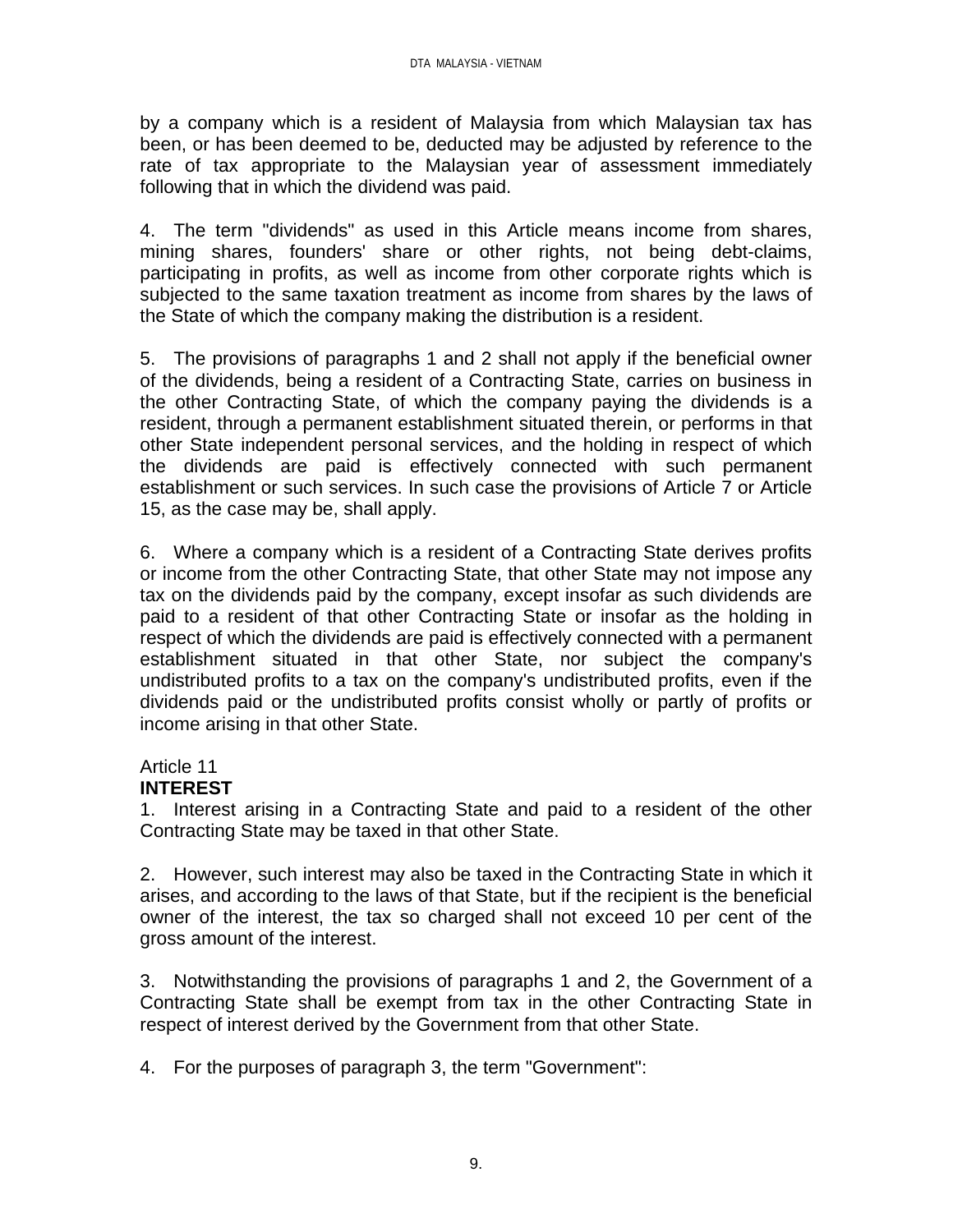- (a) in the case of Malaysia means the Government of Malaysia and shall include:
	- (i) the governments of the States;
	- (ii) the local authorities;
	- (iii) the Bank Negara Malaysia; and
	- (iv) such institutions, the capital of which is wholly owned by the Government of Malaysia or the governments of the States, or the local authorities thereof, as may be agreed upon from time to time between the competent authorities of the Contracting States;
- (b) in the case of Vietnam means the Government of the Socialist Republic of Vietnam and shall include:
	- (i) the local authorities;
	- (ii) the State Bank of Vietnam; and
	- (iii) such institutions, the capital of which is wholly owned by the Government of the Socialist Republic of Vietnam, or the local authorities thereof, as may be agreed upon from time to time between the competent authorities of the Contracting States.

5. The term "interest" as used in this Article means income from debt claims of every kind, whether or not secured by mortgage, and whether or not carrying a right to participate in the debtor's profits, and, in particular, income from government securities and income from bonds or debentures.

6. The provisions of paragraphs 1 and 2 shall not apply if the beneficial owner of the interest, being a resident of a Contracting State carries on business in the other Contracting State in which the interest arises, through a permanent establishment situated therein, or performs in that other State independent personal services and the debt-claim in respect of which the interest is paid is effectively connected with such permanent establishment or such services. In such case the provisions of Article 7 or Article 15, as the case may be, shall apply.

7. Interest shall be deemed to arise in a Contracting State when the payer is that State itself, a political subdivision, a local authority or a resident of that State. Where, however, the person paying the interest, whether he is a resident of a Contracting State or not, has in a Contracting State a permanent establishment in connection with which the indebtedness on which the interest is paid was incurred, and such interest is borne by such permanent establishment, then such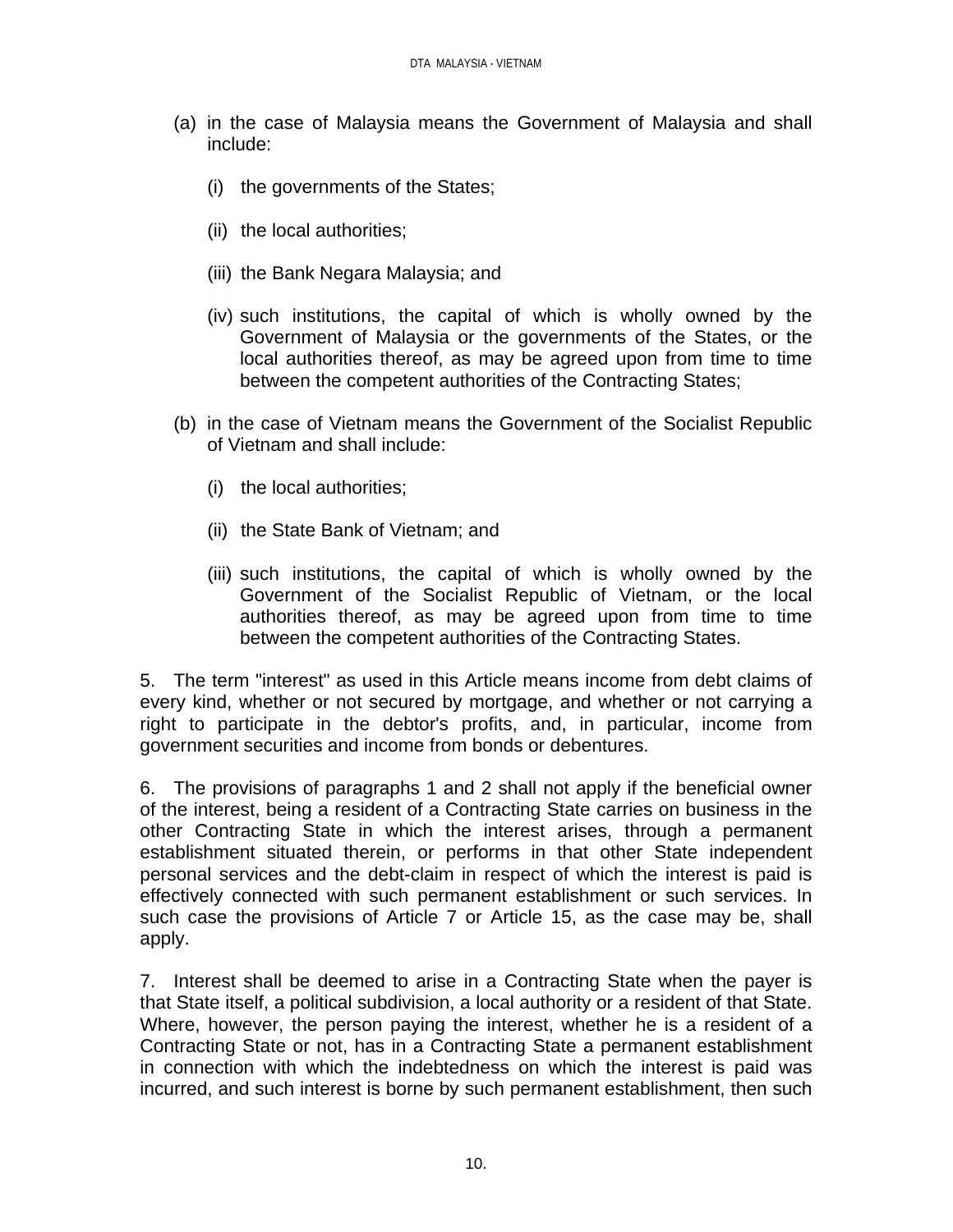interest shall be deemed to arise in the State in which the permanent establishment is situated.

8. Where, by reason of a special relationship between the payer and the beneficial owner or between both of them and some other person, the amount of the interest paid, having regard to the debt-claim for which it is paid, exceeds the amount which would have been agreed upon by the payer and the beneficial owner in the absence of such relationship, the provisions of this Article shall apply only to the last-mentioned amount. In such case, the excess part of the payments shall remain taxable according to the laws of each Contracting State, due regard being had to the other provisions of this Agreement.

### Article 12 **ROYALTIES**

1. Royalties arising in a Contracting State and paid to a resident of the other Contracting State may be taxed in that other State.

2. However, such royalties may also be taxed in the Contracting State in which they arise, and according to the laws of that Contracting State, but if the recipient is the beneficial owner of the royalties, the tax so charged shall not exceed 10 per cent of the gross amount of the royalties.

3. The term "royalties" as used in this Article means payments of any kind received as a consideration for the use of, or the right to use, any copyright of literary, artistic or scientific work including cinematograph films, or films or tapes used for radio or television broadcasting, any patent, trade mark, design or model, plan, secret formula or process, or for the use of, or the right to use, industrial, commercial or scientific equipment, or for information concerning industrial, commercial or scientific experience.

4. The provisions of paragraphs 1 and 2 shall not apply if the beneficial owner of the royalties, being a resident of a Contracting State, carries on business in the other Contracting State in which the royalties arise through a permanent establishment situated therein, or performs in that other State independent personal services and the right or property in respect of which the royalties are paid is effectively connected with such permanent establishment or such services. In such case the provisions of Article 7 or Article 15, as the case may be, shall apply.

5. Royalties shall be deemed to arise in a Contracting State when the payer is that State itself, a political subdivision, a local authority, or a resident of that State. Where, however, the person paying the royalties, whether he is a resident of a Contracting State or not, has in a Contracting State a permanent establishment in connection with which the liability to pay the royalties was incurred, and such royalties are borne by such permanent establishment, then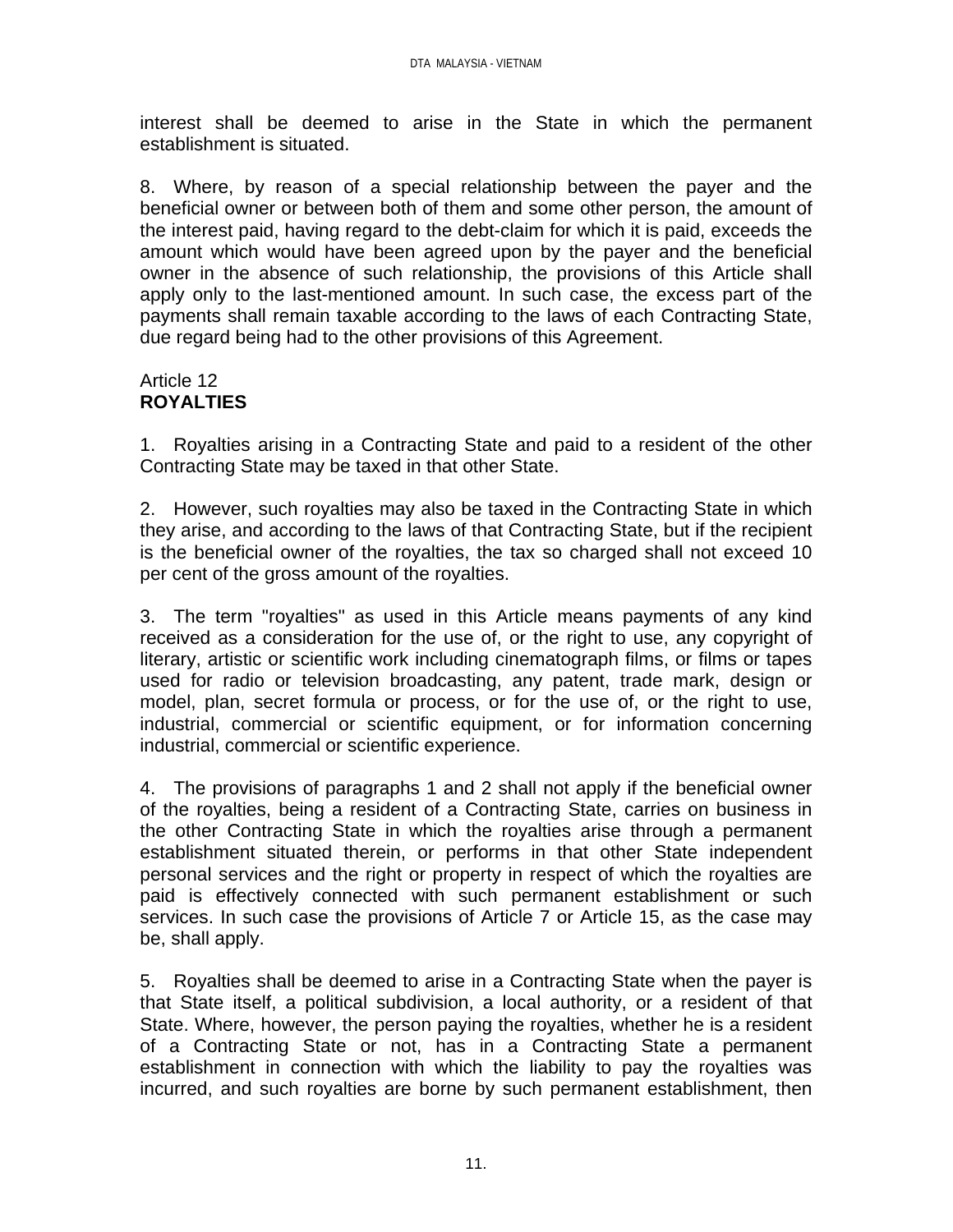such royalties shall be deemed to arise in the State in which the permanent establishment is situated.

6. Where, by reason of a special relationship between the payer and the beneficial owner or between both of them and some other person, the amount of the royalties, having regard to the use, right or information for which they are paid, exceeds the amount which would have been agreed upon by the payer and the beneficial owner in the absence of such relationship, the provisions of this Article shall apply only to the last-mentioned amount. In such case, the excess part of the payments shall remain taxable according to the laws of each Contracting State, due regard being had to the other provisions of this Agreement.

# Article 13 **TECHNICAL FEES**

1. Technical fees derived from one of the Contracting States by a resident of the other Contracting State who is the beneficial owner thereof and is subject to tax in that other State in respect thereof may be taxed in the first-mentioned Contracting State at a rate not exceeding 10 per cent of the gross amount of the technical fees.

2. The term "technical fees" as used in this Article means payments of any kind to any person, other than to an employee of the person making the payments, in consideration for any services of a technical, managerial or consultancy nature.

3. The provisions of paragraph 1 of this Article shall not apply if the beneficial owner of the technical fees, being a resident of a Contracting State, carries on business in the other Contracting State in which the technical fees arise through a permanent establishment situated therein, or performs in that other State independent personal services, and the technical fees are effectively connected with such permanent establishment or such services. In such case the provisions of Article 7 or Article 15, as the case may be, shall apply.

4. Technical fees shall be deemed to arise in a Contracting State when the payer is that State itself, a political subdivision, a local authority thereof, or a resident of that State. Where, however, the person paying the technical fees, whether he is a resident of a Contracting State or not, has in a Contracting State a permanent establishment in connection with which the obligation to pay the technical fees was incurred, and such technical fees are borne by such permanent establishment, then such technical fees shall be deemed to arise in the Contracting State in which the permanent establishment is situated.

5. Where, by reason of a special relationship between the payer and the beneficial owner or between both of them and some other person, the amount of the technical fees paid exceeds, for whatever reason, the amount which would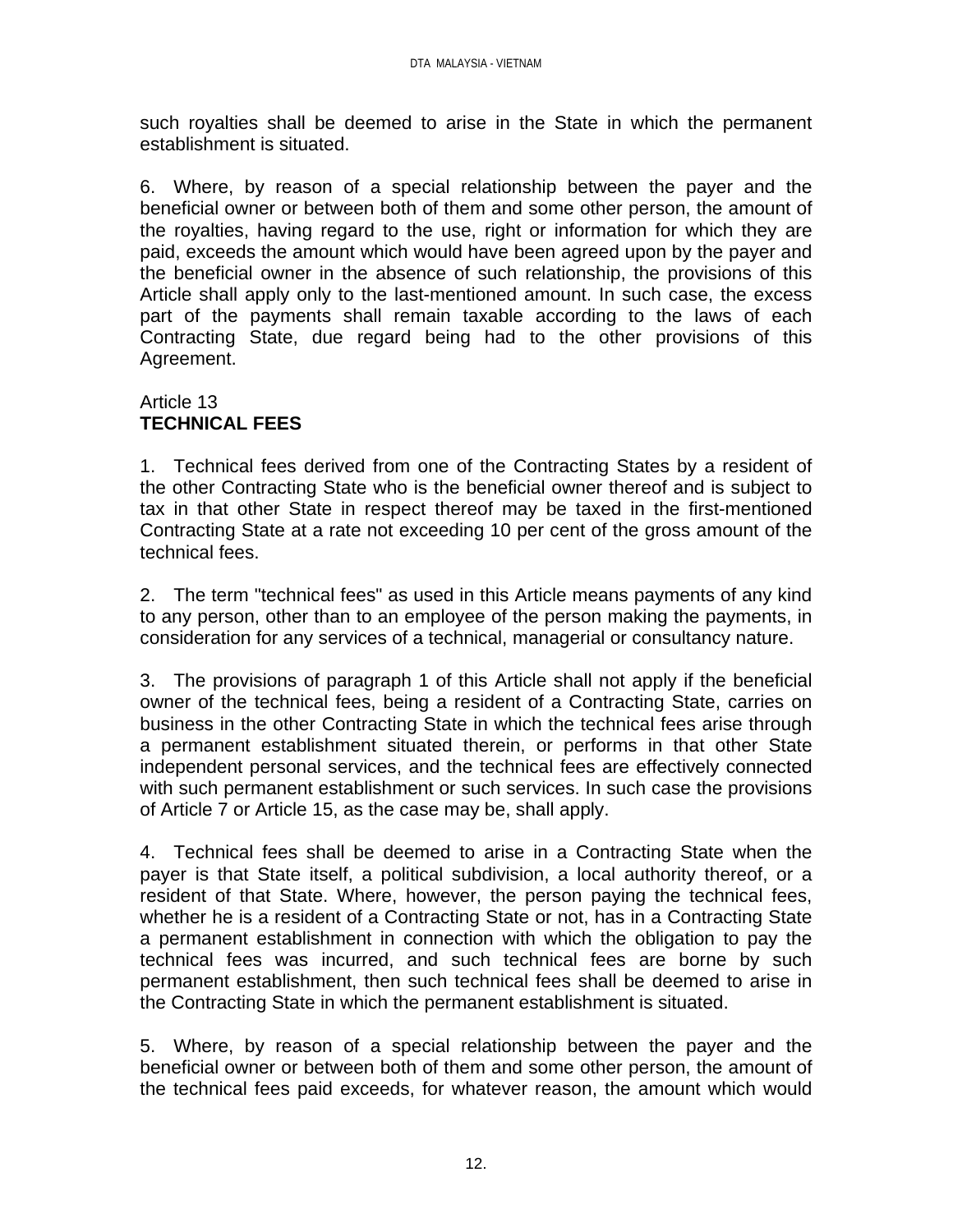have been agreed upon by the payer and the beneficial owner in the absence of such relationship, the provisions of this Article shall apply only to the lastmentioned amount. In such case, the excess part of the payments shall remain taxable according to the laws of each Contracting State, due regard being had to the other provisions of this Agreement.

#### Article 14 **GAINS FROM THE ALIENATION OF PROPERTY**

1. Gains derived by a resident of a Contracting State from the alienation of immovable property referred to in Article 6 and situated in the other Contracting State may be taxed in that other State.

2. Gains from the alienation of movable property forming part of the business property of a permanent establishment which an enterprise of a Contracting State has in the other Contracting State or of movable property available to a resident of a Contracting State in the other Contracting State for the purpose of performing independent personal services, including such gains from the alienation of such a permanent establishment (alone or together with the whole enterprise) may be taxed in that other State.

3. Gains derived by an enterprise of a Contracting State from the alienation of ships or aircraft operated in international traffic, or movable property pertaining to the operation of such ships or aircraft shall be taxable only in that State.

4. Gains from the alienation of shares of a company the property of which consists wholly or principally of immovable property situated in a Contracting State may be taxed in that State.

5. Gains from the alienation of any property other than that referred to in paragraphs 1, 2, 3 and 4 shall be taxable only in the State of which the alienator is a resident.

## Article 15 **INDEPENDENT PERSONAL SERVICES**

1. Income derived by a resident of a Contracting State in respect of professional services or other independent activities of a similar character shall be taxable only in that State. However, in the following circumstances such income may be taxed in the other Contracting State:

- (a) if his stay in the other State is for a period or periods amounting to or exceeding in the aggregate 183 days in the fiscal year concerned; or
- (b) if the remuneration for his services in the other State is either derived from residents of that State or borne by a permanent establishment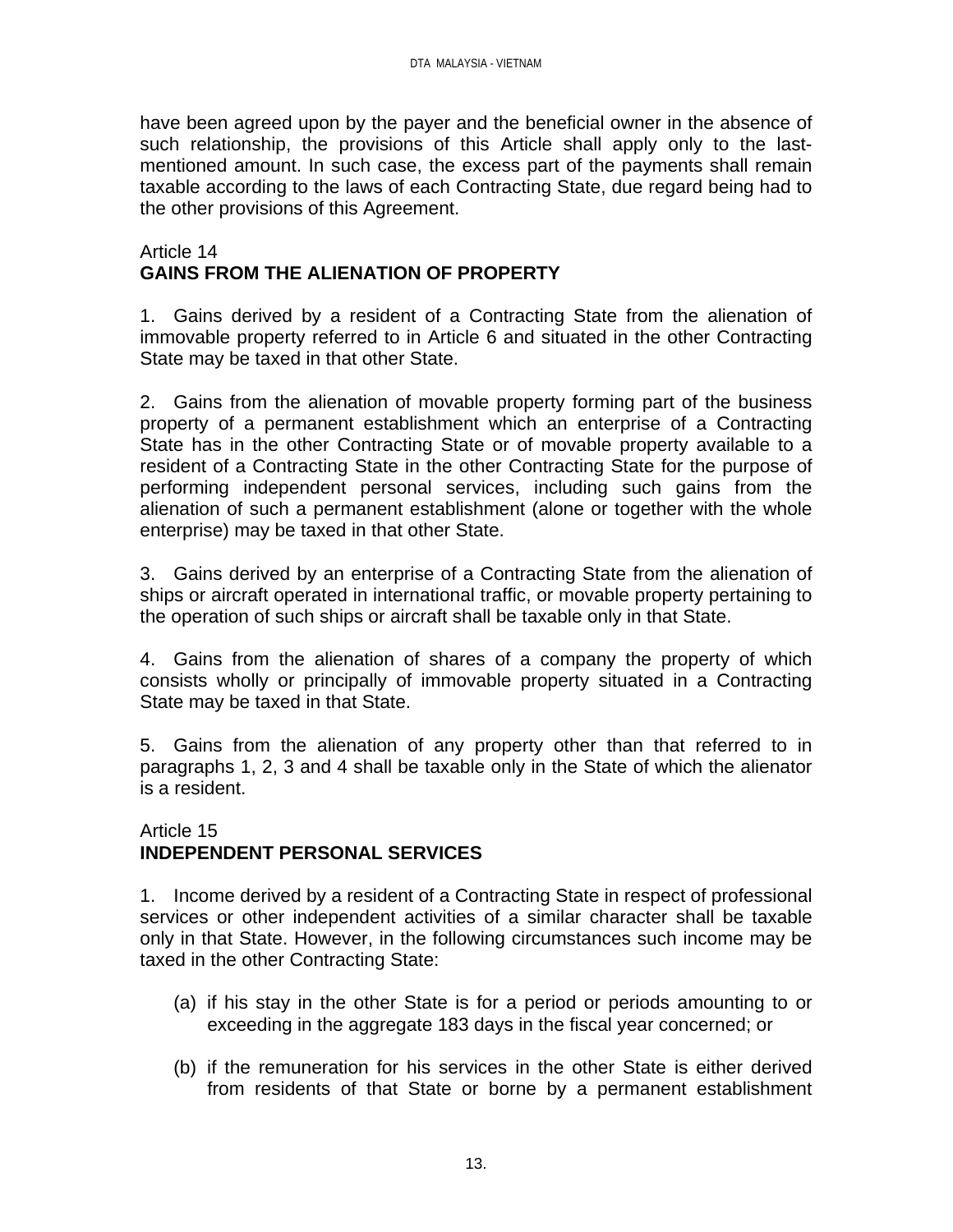which a person not resident in that State has in that State and which, in either case exceeds 10,000 US dollars in the calendar year concerned, notwithstanding that his stay in that State is for a period or periods amounting to less than 183 days during that fiscal year.

2. The term "professional services" includes especially independent scientific, literary, artistic, educational or teaching activities as well as the independent activities of physicians, lawyers, engineers, architects, dentists and accountants.

#### Article 16 **DEPENDENT PERSONAL SERVICES**

1. Subject to the provisions of Articles 17, 19, 20 and 21, salaries, wages and other similar remuneration derived by a resident of a Contracting State in respect of an employment shall be taxable only in that State unless the employment is exercised in the other Contracting State. If the employment is so exercised, such remuneration as is derived therefrom may be taxed in that other State.

2. Notwithstanding the provisions of paragraph 1, remuneration derived by a resident of a Contracting State in respect of an employment exercised in the other Contracting State shall be taxable only in the first-mentioned State if:

- (a) the recipient is present in the other State for a period or periods not exceeding in the aggregate 183 days in the fiscal year concerned; and
- (b) the remuneration is paid by, or on behalf of, an employer who is not a resident of the other State; and
- (c) the remuneration is not borne by a resident or a permanent establishment which the employer has in the other State.

3. Notwithstanding the preceding provisions of this Article, remuneration derived in respect of an employment exercised aboard a ship or aircraft operated in international traffic by an enterprise of a Contracting State may be taxed only in that State.

## Article 17 **DIRECTORS' FEES**

Directors' fees and other similar payments derived by a resident of a Contracting State in his capacity as a member of the board of directors of a company which is a resident of the other Contracting State, may be taxed in that other State.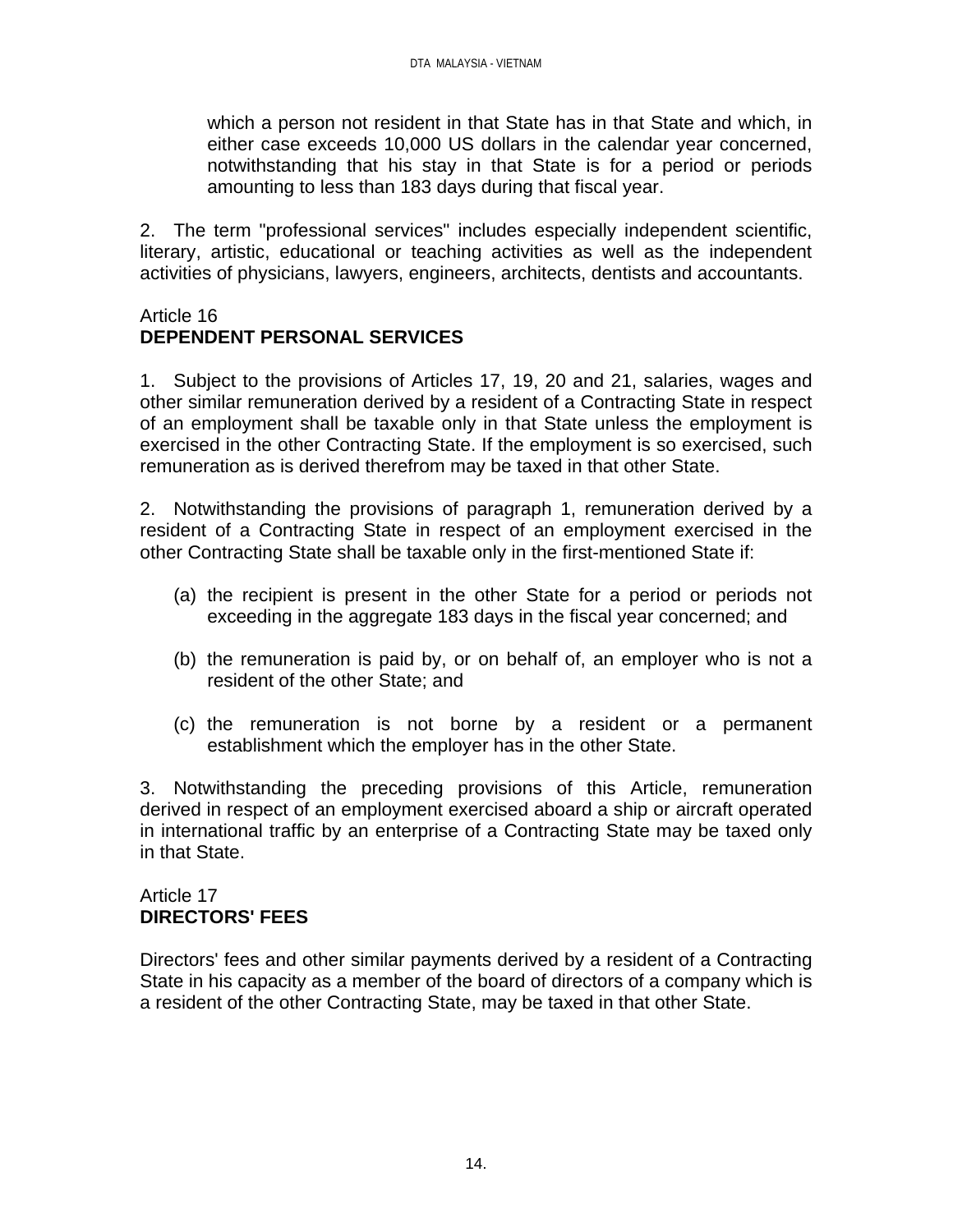#### Article 18 **ARTISTES AND SPORTSMEN**

1. Notwithstanding the provisions of Articles 15 and 16 income derived by a resident of a Contracting State as an entertainer, such as a theatre, motion picture, radio or television artiste, or a musician, or as a sportsman, from his personal activities as such exercised in the other Contracting State, may be taxed in that other State.

2. Where income in respect of personal activities exercised by an entertainer or a sportsman in his capacity as such accrues not to the entertainer or sportsman himself but to another person, that income may, notwithstanding the provisions of Articles 7, 15 and 16, be taxed in the Contracting State in which the activities of the entertainer or sportsman are exercised.

3. The provisions of paragraphs 1 and 2 shall not apply to remuneration or profits derived from activities exercised in a Contracting State if the visit to that State is directly or indirectly supported wholly or substantially from the public funds of the other Contracting State.

#### Article 19 **PENSIONS**

Subject to the provisions of paragraph 2 of Article 20, pensions and other similar remuneration paid to a resident of a Contracting State in consideration of past employment shall be taxable only in that State.

## Article 20 **GOVERNMENT SERVICE**

1. (a) Remuneration, other than a pension, paid by a Contracting State or a political subdivision or a local authority thereof to an individual in respect of services rendered to that State or subdivision or authority shall be taxable only in that State.

(b) However, such remuneration shall be taxable only in the other Contracting State if the services are rendered in that State and the individual is a resident of that State who:

- (i) is a national of that State; or
- (ii) did not become a resident of that State solely for the purpose of rendering the services.

2. Any pension paid by, or out of funds created by, a Contracting State or a political subdivision or a local authority thereof to an individual in respect of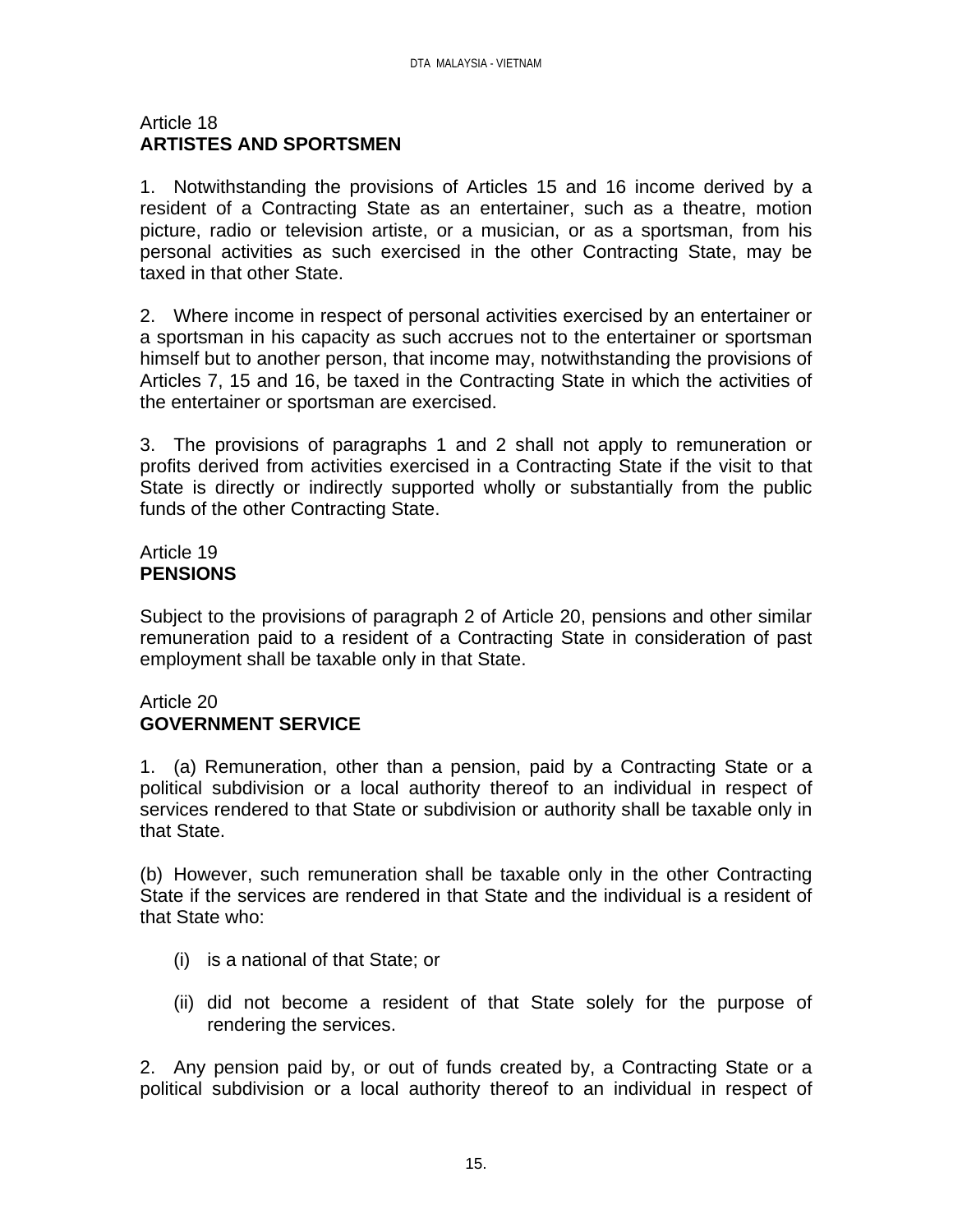services rendered to that State, political subdivision, local authority shall be taxable only in that State.

3. The provisions of Articles 16, 17 and 19 shall apply to remuneration or pensions in respect of services rendered in connection with a business carried on by a Contracting State or a political subdivision or a local authority thereof.

4. Individuals performing Government service in this Article shall include personnel carrying on the function of Government, and also include those individuals working in statutory bodies which shall be agreed upon from time to time between the competent authorities of the Contracting States.

#### Article 21 **STUDENTS AND TRAINEES**

1. An individual who is a resident of a Contracting State immediately before making a visit to the other Contracting State and is temporarily present in the other State solely:

- (a) as a student at a recognized university, college, school or other similar recognized educational institution in that other State;
- (b) as a business or technical apprentice;
- (c) as a recipient of a grant, allowance or award for the primary purpose of study, research or training from the Government of either State or from a scientific, educational, religious or charitable organization or under a technical assistance programme entered into by the Government of either State, shall be exempt from tax in that other State on:
	- (i) all remittances from abroad for the purposes of his maintenance, education, study, research or training;
	- (ii) the amount of such grant, allowance or award; and
	- (iii) any remuneration not exceeding US\$ 2,500 per annum in respect of services in that other State provided the services are performed in connection with his study, research or training or are necessary for the purposes of his maintenance.

#### Article 22

# **PROFESSORS, TEACHERS AND RESEARCHERS**

1. An individual who is a resident of a Contracting State immediately before making a visit to the other Contracting State, and who, at the invitation of any university, college or other similar educational institution, which is recognized by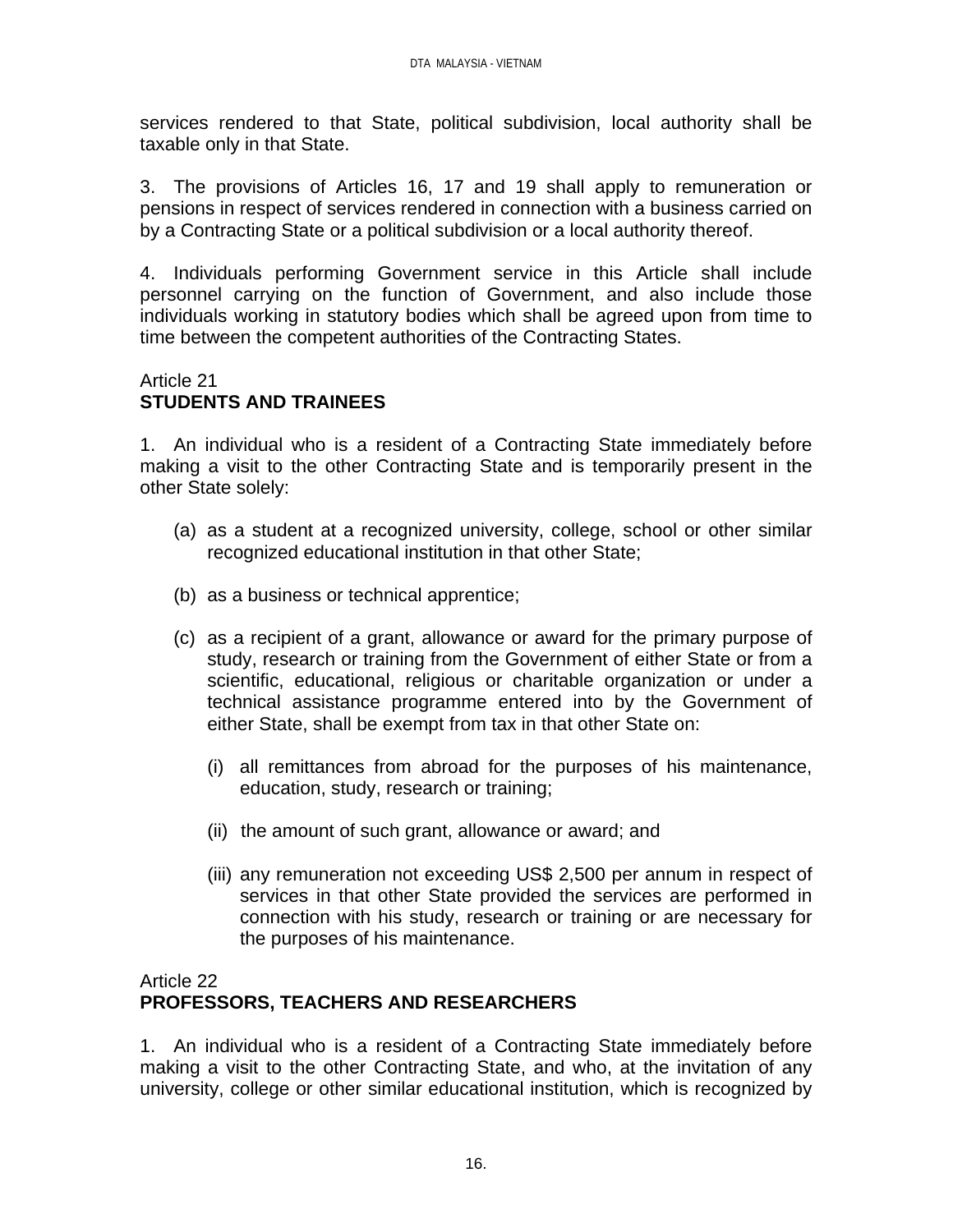the competent authority in that other Contracting State, visits that other State for a period not exceeding two years solely for the purpose of teaching or research or both at such educational institution shall be exempt from tax in that other State on any remuneration for such teaching or research which is subject to tax in the first-mentioned Contracting State.

2. This Article shall not apply to income from research if such research is undertaken primarily for the private benefit of a specific person or persons.

## Article 23 **OTHER INCOME**

Items of income of a resident of a Contracting State which are not expressly mentioned in the foregoing Articles of this Agreement shall be taxable only in that State except that if such income is derived from sources in the other Contracting State, it may also be taxed in that other State.

## Article 24 **ELIMINATION OF DOUBLE TAXATION**

1. The laws in force in either of the Contracting States shall continue to govern the taxation of income in the respective Contracting States except when an express provision to the contrary is made in this Agreement. Where income is subject to tax in both Contracting States, relief from double taxation shall be given in accordance with the following paragraphs of this Article.

2. Where a resident of Vietnam derives income which, in accordance with the laws of Malaysia and the provisions of this Agreement, may be taxed in Malaysia, Vietnam shall allow as a deduction from the tax on income of that resident an amount equal to the tax paid in Malaysia. Such deduction shall not, however, exceed that part of the Vietnamese tax, as computed before the deduction is given, which is attributable to that income.

3. For the purposes of paragraph 2, the term "tax paid in Malaysia" shall be deemed to include Malaysian tax which would, under the laws of Malaysia and in accordance with this Agreement, have been payable on any income derived from sources in Malaysia had the income not been taxed at a reduced rate or exempted from Malaysian tax in accordance with:

- (a) Schedule 7A of the Income Tax Act, 1967 of Malaysia; or
- (b) Section 22, 23, 29, 35 and 37 of the Promotion of Investment Act, 1986 of Malaysia, so far as they were in force on the date of signature of this Agreement; or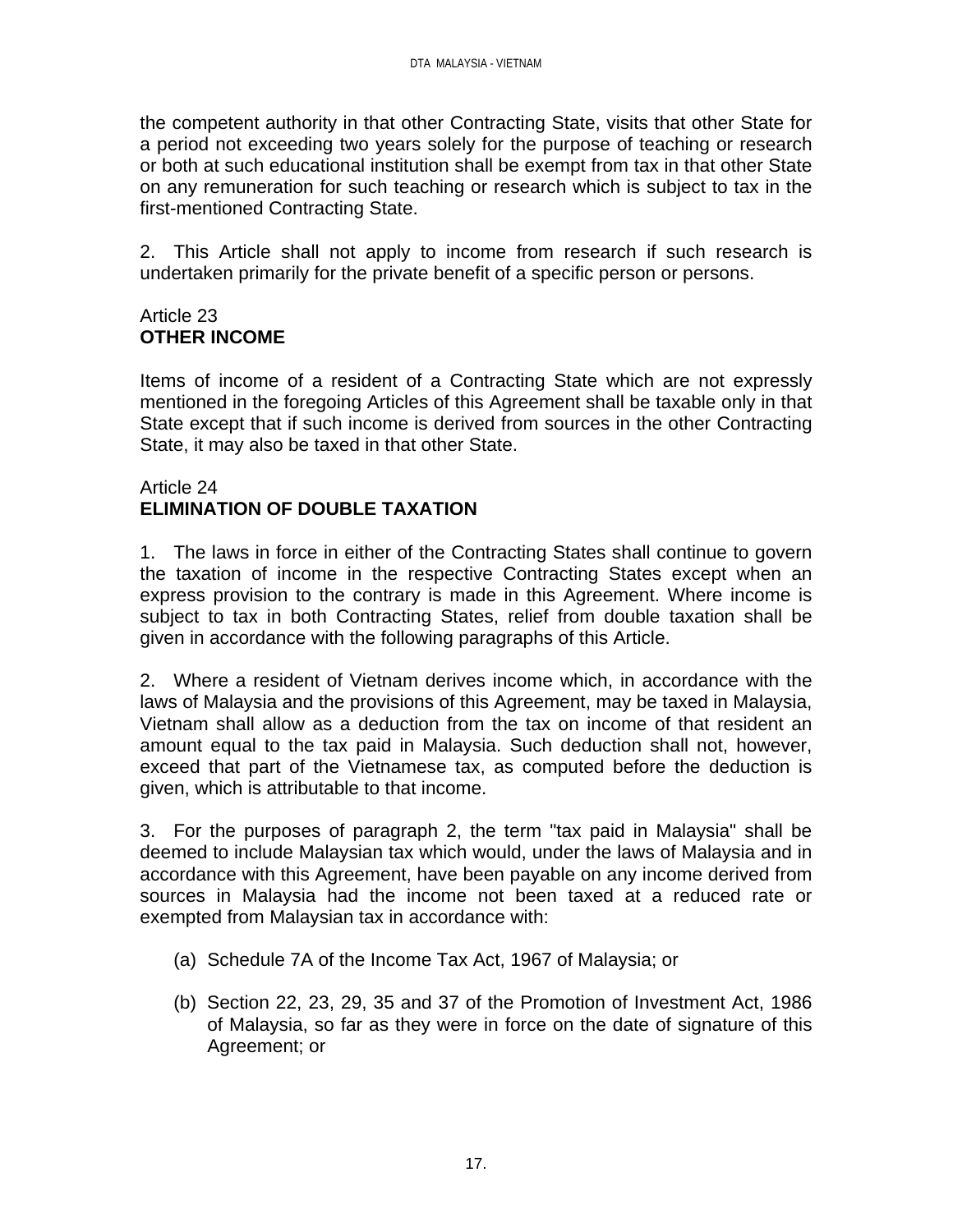(c) any other provisions which may subsequently be introduced in Malaysia in modification of, or in addition to, the investment incentives laws so far as they are agreed by the competent authorities of the Contracting States to be of a substantially similar character.

4. Where a resident of Malaysia derives income which, in accordance with the laws of Vietnam and the provisions of this Agreement, may be taxed in Vietnam, Malaysia shall allow as a deduction from the tax on income of that resident an amount equal to the tax paid in Vietnam. Such deduction shall not, however, exceed that part of the Malaysian tax, as computed before the deduction is given, which is attributable to that income.

5. For the purposes of paragraph 4, the term "tax paid in Vietnam" shall be deemed to include Vietnamese tax which, under the laws of Vietnam and in accordance with this Agreement, would have been paid had the Vietnamese tax not been exempted or reduced in accordance with:

- (a) the provisions of the sections 26, 27, 28, 32 or 33 of the Law on Foreign Investment in Vietnam (1987) and connected regulations, as effective on the date of signature of this Agreement or as modified only in minor respects after the date of signature of this Agreement; or
- (b) any other provisions which may subsequently be introduced in Vietnam in modification of, or in addition to, the existing laws in respect to special incentive measures designed to promote economic development in Vietnam in so far as they are agreed by the competent authorities of the Contracting States to be of a substantially similar character.

6. For the purposes of the credit referred to in paragraphs 2 and 4 of this Article, the tax imposed on the following items of income shall be deemed to be 10 per cent of the gross amount of the income where the tax paid is reduced to less than 10 per cent of the gross amount of such income in accordance with special incentive measures designed to promote economic development:

- (a) in the case of income derived from Malaysia, income under Articles 11, 12 and 13;
- (b) in the case of income derived from Vietnam, income under Articles 10, 11, 12, 13 and profits subject to Profits Remittance Tax.

# Article 25 **NON-DISCRIMINATION**

1. Nationals of a Contracting State shall not be subjected in the other Contracting State to any taxation or any requirement connected therewith which is other or more burdensome than the taxation and connected requirements to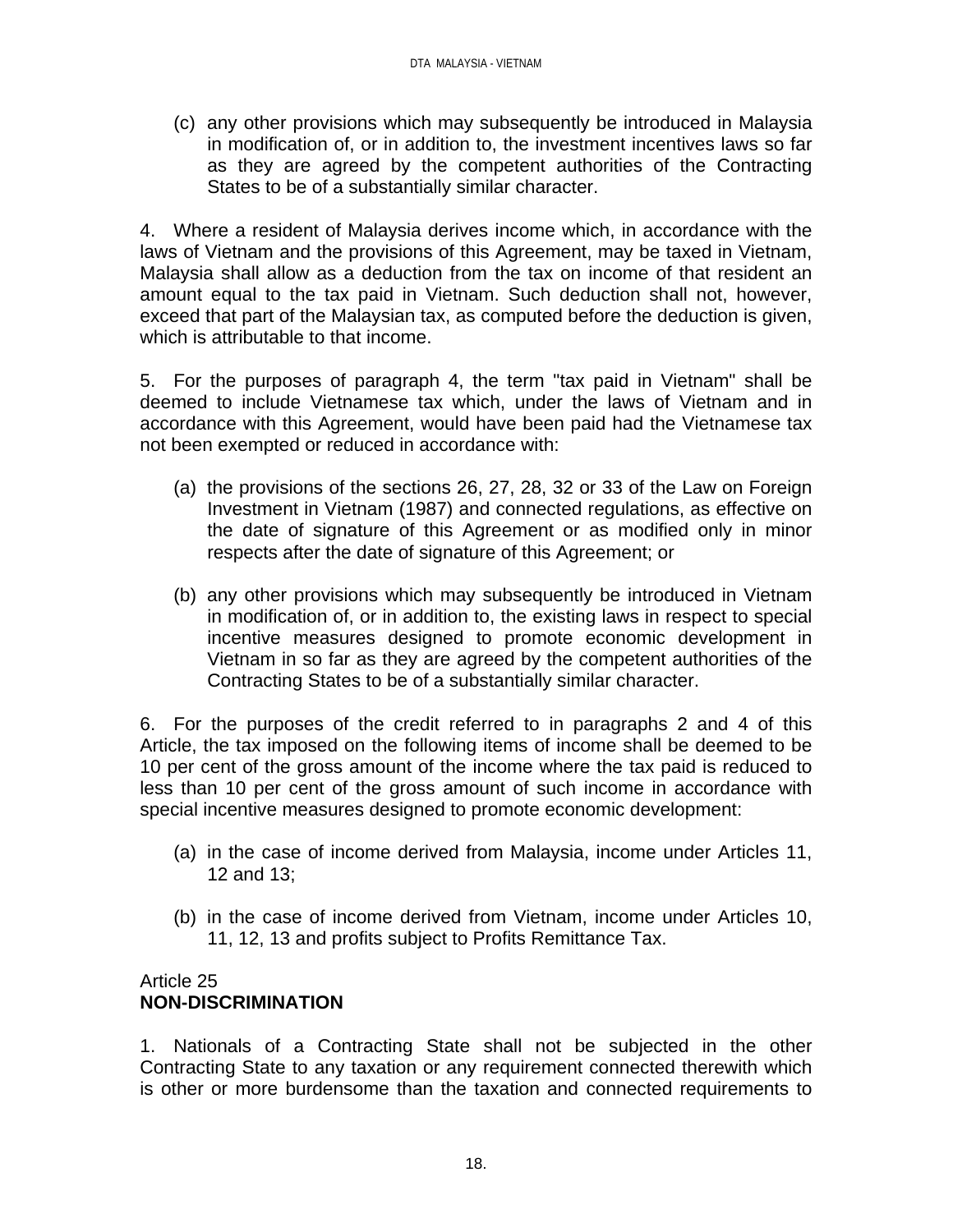which nationals of that other State in the same circumstances are or may be subjected.

2. The taxation on a permanent establishment which an enterprise of a Contracting State has in the other Contracting State shall not be less favourably levied in that other State than the taxation levied on enterprises of that other State carrying on the same activities. This provision shall not be construed as obliging a Contracting State to grant to residents of the other Contracting State any personal allowances, reliefs and reductions for taxation purposes on account of civil status or family responsibilities which it grants to its own residents.

3. Enterprises of a Contracting State, the capital of which is wholly or partly owned or controlled, directly or indirectly, by one or more residents of the other Contracting State, shall not be subjected in the first-mentioned Contracting State to any taxation or any requirement connected therewith which is other or more burdensome than the taxation and connected requirements to which other similar enterprise of the first-mentioned State are or may be subjected.

4. The provisions of paragraphs 2 and 3 of this Article shall not apply to the Vietnamese profit remittance tax, which in any case shall not exceed 10 per cent of the gross amount of profits remitted, and the Vietnamese taxation in respect of agricultural production activities.

5. Nothing contained in this Article shall be construed as obliging either Contracting State to grant to individuals not resident in that State any of the personal allowances, reliefs and reductions for tax purposes which are granted to individuals so resident.

6. Nothing in this Article shall be construed so as to prevent either Contracting State from limiting to its nationals the enjoyment of tax incentives designed to promote economic development in that State.

7. The provisions of this Article shall apply only to the taxes which are the subject of this Agreement.

## Article 26 **MUTUAL AGREEMENT PROCEDURE**

1. Where a person who is a resident of a Contracting State considers that the actions of the competent authority of one or both of the Contracting States result or will result for him in taxation not in accordance with the provisions of this Agreement, he may, irrespective of the remedies provided by the domestic law of those States, present his case to the competent authority of the Contracting State of which the person is a resident. The case must be presented within three years from the first notification of the action resulting in taxation not in accordance with the provisions of the Agreement.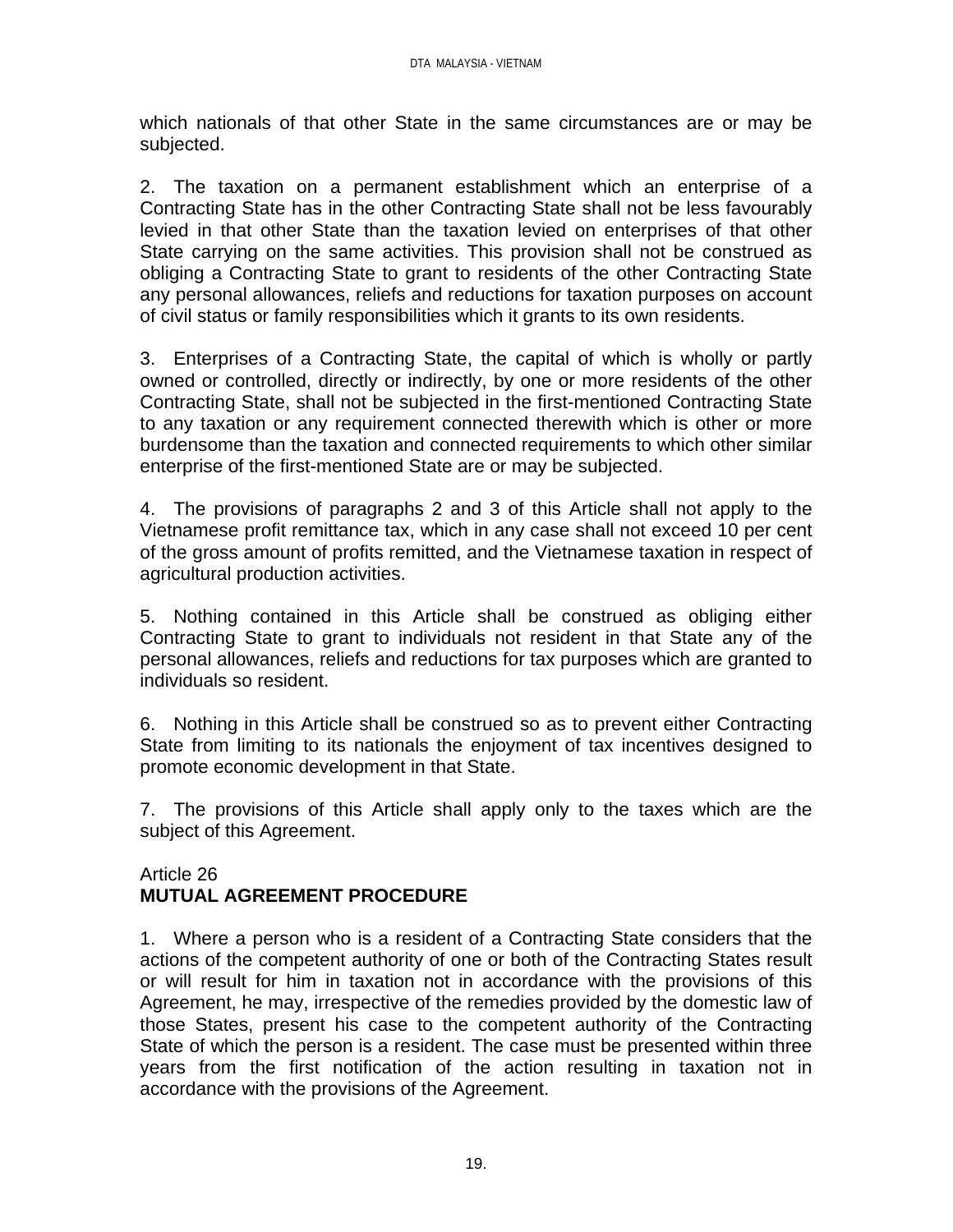2. The competent authority shall endeavour, if the objection appears to it to be justified and if it is not itself able to arrive at an appropriate solution, to resolve the case by mutual agreement with the competent authority of the other Contracting State, with a view to the avoidance of taxation which is not in accordance with the Agreement.

3. The competent authorities of the Contracting States shall endeavour to resolve by mutual agreement any difficulties or doubts arising as to the interpretation or application of the Agreement. They may also consult together for the elimination of double taxation in cases not provided for in the Agreement.

4. The competent authorities of the Contracting States may communicate with each other directly for the purposes of reaching an agreement in the sense of the preceding paragraphs.

## Article 27 **EXCHANGE OF INFORMATION**

1. The competent authorities of the Contracting State shall exchange such information as is necessary for carrying out the provisions of this Agreement or of the domestic laws of the Contracting States concerning taxes covered by the Agreement insofar as the taxation thereunder is not contrary to the Agreement. Any information received by a Contracting State shall be treated as secret in the same manner as information obtained under the domestic laws of that State and shall be disclosed only to persons or authorities (including courts or reviewing authorities) involved in the assessment or collection of, the enforcement or prosecution in respect of, or the determination of appeals in relation to, the taxes covered by the Agreement.

2. In no case shall the provisions of paragraph 1 be construed so as to impose on a Contracting State the obligation:

- (a) to carry out administrative measures at variance with the laws or the administrative practice of that or of the other Contracting State;
- (b) to supply information which is not obtainable under the laws or in the normal course of the administration of that or of the other Contracting State;
- (c) to supply information which would disclose any trade, business, industrial, commercial or professional secret or trade process, or information, the disclosure of which would be contrary to public policy.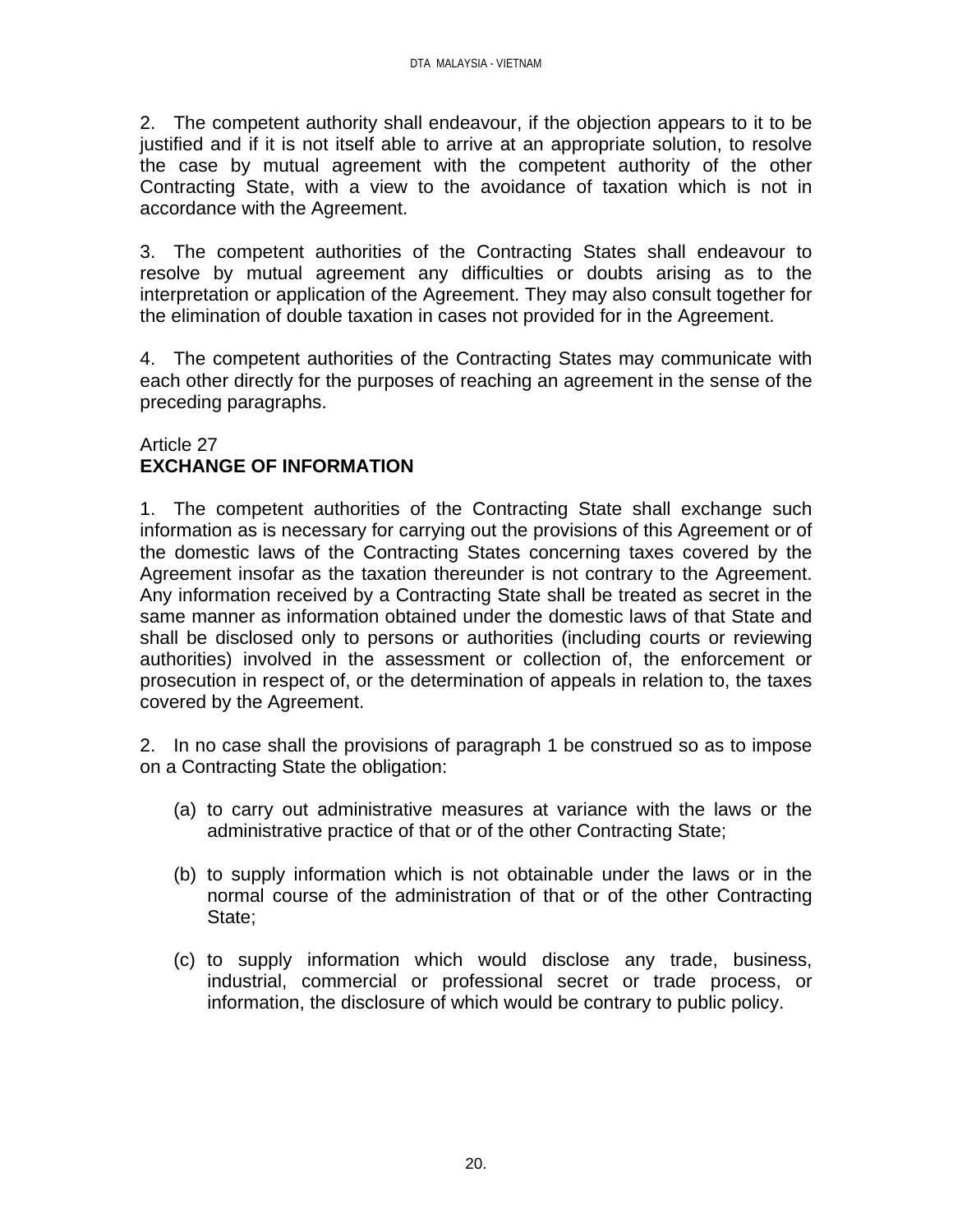### Article 28 **DIPLOMATIC AND CONSULAR OFFICERS**

Nothing in this Agreement shall affect the fiscal privileges of diplomatic or consular officers under the general rules of international law or under the provisions of special agreements.

# Article 29 **ENTRY INTO FORCE**

Each of the Contracting State shall notify to the other Contracting State the completion of the procedures required by its law for bringing into force of this Agreement. This Agreement shall enter into force on the date of the later of these notifications and shall thereupon have effect:

- (a) in Malaysia:
	- (i) in respect of withholding tax on income that is derived by a nonresident, in relation to income derived on or after 1 January in the calendar year next following that in which the later of these notifications is given;
	- (ii) in respect to other Malaysian tax for a year beginning on or after 1 January in the second calendar year following the year in which the later of these notifications is given;
- (b) in Vietnam:
	- (i) in respect of taxes withheld at source, in relation to taxable amount paid on or after 1 January following the calendar year in which the Agreement enters into force;
	- (ii) in respect of other Vietnamese taxes, in relation to income, profits or gains arising in the calendar year following the calendar year in which the Agreement enters into force.

#### Article 30 **TERMINATION**

This Agreement shall remain in force indefinitely, but either of Contracting States may, on or before 30th of June in any calendar year beginning after the expiration of a period of five years from the date of its entry into force, give to the other Contracting State, through the diplomatic channels, written notice of termination. In such event the Agreement shall cease to have effect: